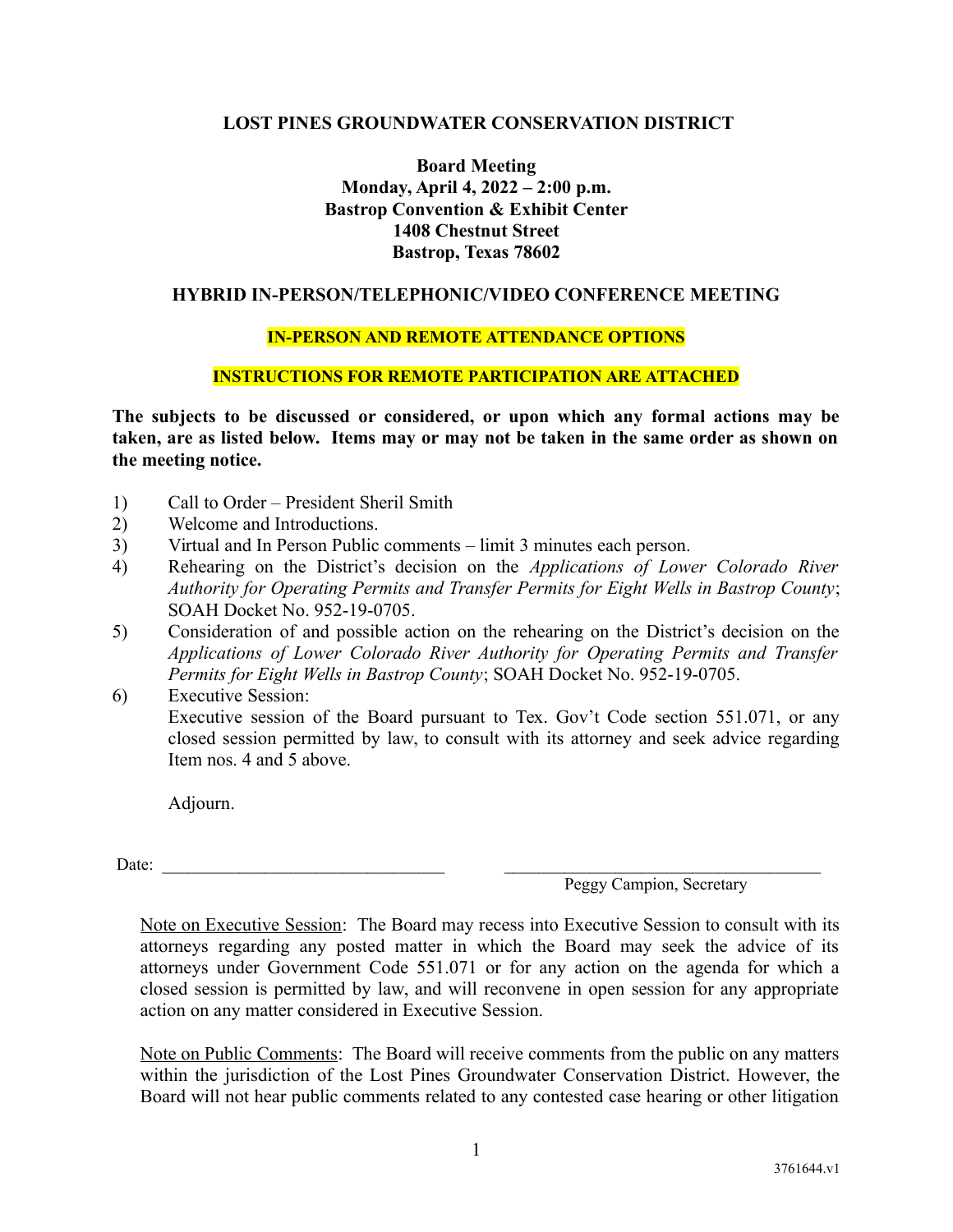matter that is subject to a prohibition on ex parte communications (including a contested permitting matter) between the conclusion of the public hearing for such matter and the date the Board considers a proposal for decision or renders a final decision on the matter. The Board will not take action on public comments, but may request that matters addressed during public comments be placed on a future agenda for consideration.

Persons with disabilities who plan to attend the District's agenda and who may need auxiliary aids or services such as interpreters for persons who are deaf or hearing impaired, readers, large print, or Braille are requested to contact Peggy Campion, Assistant Secretary, at 512- 360-5088 at least two (2) work days prior to the agenda, so that appropriate arrangements can be made. Persons who desire the assistance of an interpreter in conjunction with their oral presentation at this district agenda are requested to contact Peggy Campion, Assistant Secretary, at 512-360-5088 at least five (5) days prior to the agenda so that appropriate arrangements can be made.

Note on In Person Quorum: A quorum of the Board is expected to be in person at the Board Meeting at 1408 Chestnut Street Bastrop, Texas 78602.

**{INSTRUCTIONS FOR REMOTE PARTICIPATION IN THE MEETING FOLLOW}**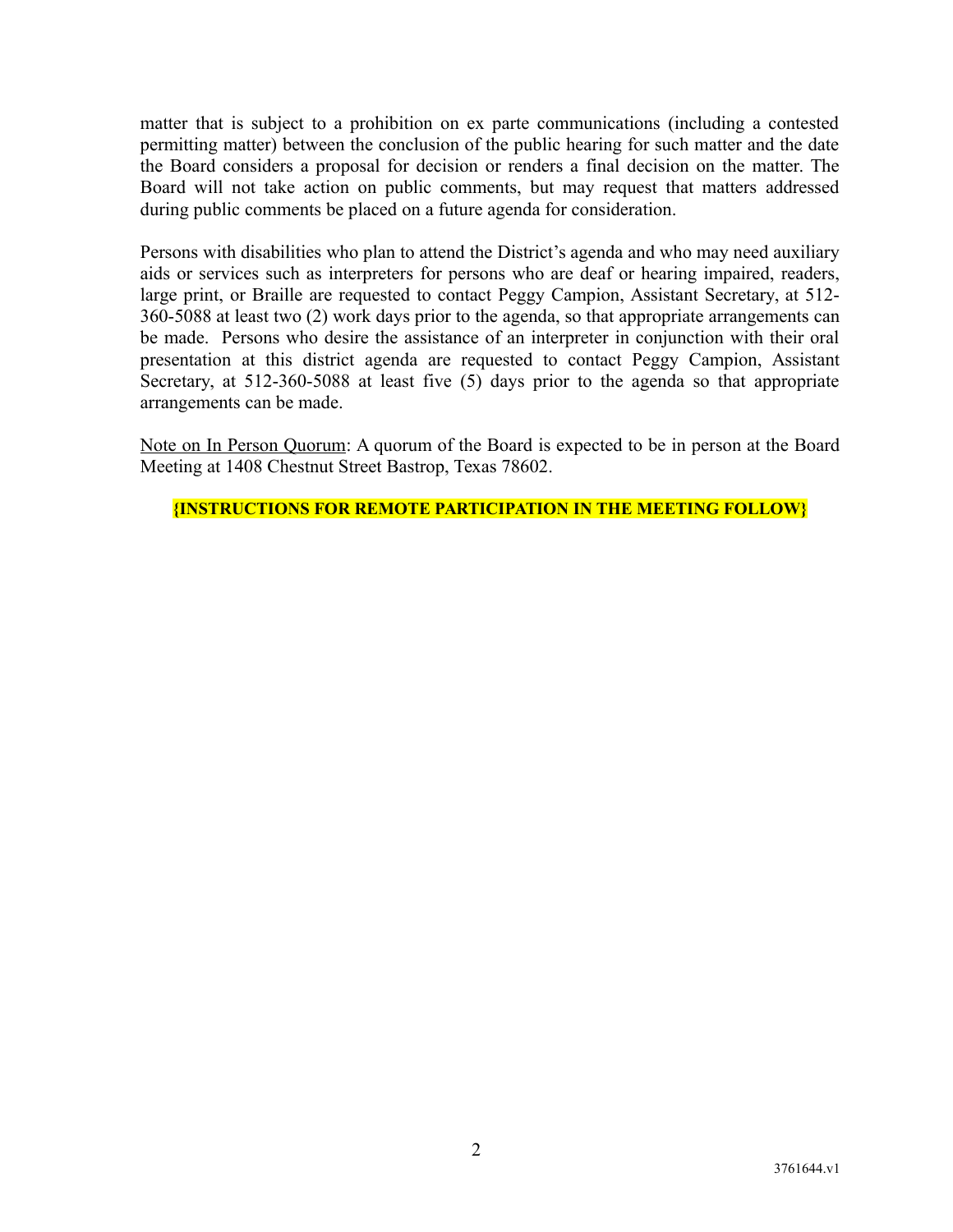# **LOST PINES GROUNDWATER CONSERVATION DISTRICT**

## **Board Meeting Monday, April 4, 2022 – 2:00 p.m.**

# **INSTRUCTIONS FOR REMOTE ATTENDANCE VIA THE PUBLICLY ACCESSIBLE WEB LINK OR TELEPHONE CONFERENCE CALL**

**Information on how to participate in the public meeting remotely is provided below**. The agenda for this board meeting immediately precedes these instructions for participation. You can provide written public comment in advance of the meeting to lpgcd@lostpineswater.org or live during the meeting via the web link or conference call number provided below.

# **INSTRUCTIONS FOR MEETING PARTICIPATION AND ATTENDANCE**

Audio and Video Conference Opens at 1:45 PM

The Meeting will begin at 2:00 PM

Participation via the audio and video conference will be allowed in the board meeting during public comment or any posted agenda item. If you plan to make public comment during any portion of the meeting, please do the following:

1. **Contact the District at 512-360-5088 or lpgcd@lostpineswater.org to register as a speaker during public comment or on any agenda item by 5:00 pm on Friday, April 1st** . Please indicate whether you would like to speak during public comment and/or a specific item on the agenda. Any person participating in the meeting must be recognized and identified by the presiding officer before they speak.

2. Log in to the Zoom video conference *OR* dial in to the conference call using the information below:

> **Zoom Meeting Link:** [https://us02web.zoom.us/j/89453685006?](https://us02web.zoom.us/j/89453685006?pwd=YkRUbWVNUGdZcjdqeUR2L1VPbVhVUT09) [pwd=YkRUbWVNUGdZcjdqeUR2L1VPbVhVUT09](https://us02web.zoom.us/j/89453685006?pwd=YkRUbWVNUGdZcjdqeUR2L1VPbVhVUT09) **Meeting ID:** 894 5368 5006 **Passcode:** 283972

**Telephone conference: Phone number:** Dial +1 346 248 7799 **Meeting ID:** 894 5368 5006 # **Passcode:** 283972

3. Persons with disabilities who plan to attend the District's meeting and who may need auxiliary aids or services such as interpreters for persons who are deaf or hearing impaired,